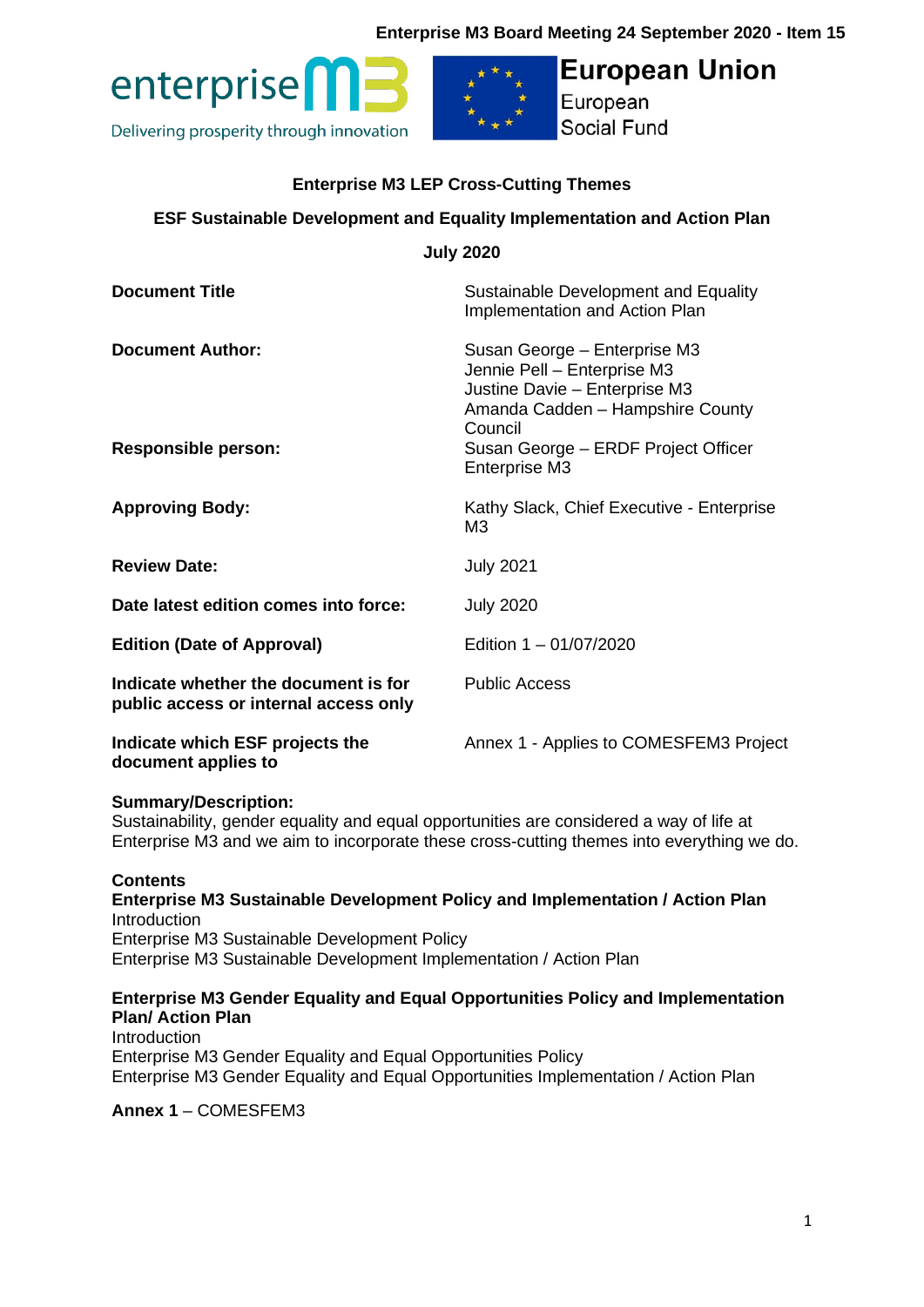enterprise

**European Union** 

European **Social Fund** 

## Delivering prosperity through innovation **EM3 Sustainable Development Policy and Implementation / Action Plan**

**Introduction** 

Enterprise M3 is committed to sustainable development. Enterprise M3 aims to stimulate economic growth and tackle the deficit, maximise wellbeing and protecting the environment, without negatively impacting on the ability of future generations to do the same. Enterprise M3 have developed this policy to recognise the needs of:

- the economy
- society
- the natural environment

The purpose of this sustainable development policy is to provide a statement – a public commitment – to promoting sustainable development and to comply with relevant environmental legislation whilst delivering Enterprise M3 LEP and European Social Fund activities.

This sustainable development implementation / action plan will explain what specific action we will take to ensure that we will:

- Minimise waste
- Minimise energy consumption
- Minimise use of travel and promote use of public or green transport where travel is unavoidable

The purpose of this implementation /action plan is to turn the above policy commitment into action.

The policy and plan are working documents and developmental in nature and will be reviewed quarterly and will be subject to continuous improvement. This means that the policy and plan will be amended, improved and updated on an on-going basis. The implementation/action plan will be specific, measurable, achievable, relevant and time bound. Enterprise M3 aims to take advantage of lessons learnt, best practice and new sustainability advances to continue to improve this policy.

As an organisation, Enterprise M3 LEP set out their plans for a sustainable economic recovery of the area in their Local Industrial Strategy with a focus on clean growth.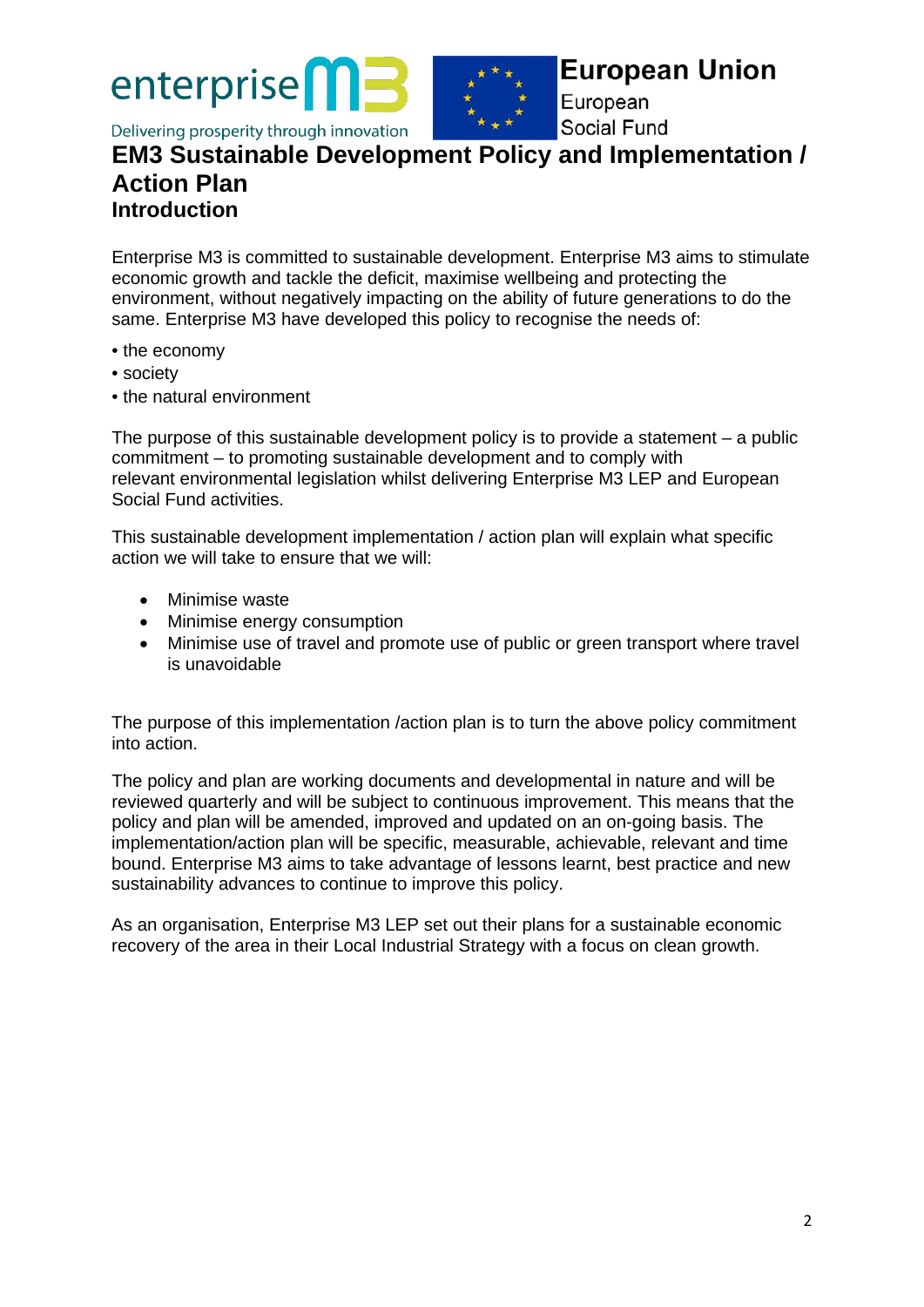



European Social Fund

# **Enterprise M3 Sustainable Development Policy**

## **Sustainable Development Policy aims**

We endeavour to:

- Comply with and exceed all relevant requistory requirements.
- Continually improve and monitor environmental performance.
- Continually improve and reduce environmental impacts.
- Incorporate environmental factors into business decisions.
- Increase employee awareness and training.

## **Paper**

- We will minimise the use of paper in the office.
- We will reduce packaging as much as possible.
- We will seek to buy recycled and recyclable paper products.
- We will reuse and recycle all paper where possible.
- We will set printers to default to black and white and print double sided.
- We will endeavour to choose environmentally responsible suppliers.

## **Energy, water and food waste**

- We will seek to reduce the amount of energy used as much as possible.
- Lights and electrical equipment will be switched off when not in use.
- Heating will be adjusted with energy consumption in mind.
- The energy consumption and efficiency of new products will be taken into account when purchasing.
- Collect food waste separately from general office waste materials. This is collected weekly.

## **Office supplies**

- We will evaluate if the need can be met in another way.
- We will evaluate if renting/sharing is an option before purchasing equipment.
- We will evaluate the environmental impact of any new products we intend to purchase.
- We will favour more environmentally friendly and efficient products wherever possible.
- We will reuse and recycle everything we are able to.
- We will endeavour to choose environmentally responsible suppliers.

## **Transportation**

- Whilst we recognise the need for travelling as part of the job, we will encourage staff to use green or public transport or car share where possible.
- We will promote the use of travel alternatives such as e-mail or video/phone conferencing.
- We will encourage staff to schedule meetings efficiently so that they can meet several businesses within the same area on the same day, reducing the need for multiple trips.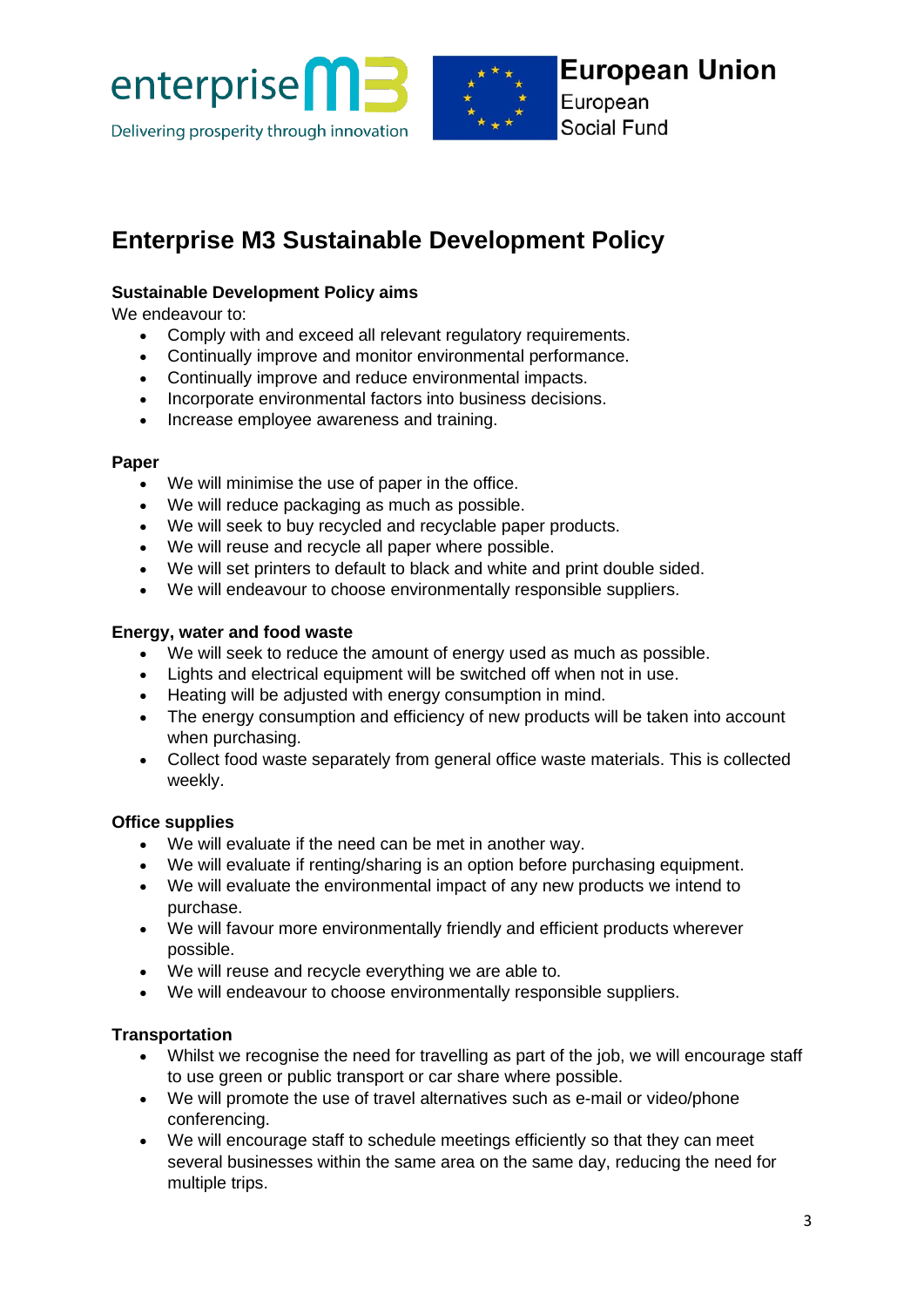



European Social Fund

## **Maintenance and cleaning**

• Cleaning and maintenance are provided under agreements, and staff are encouraged to correctly use the recycling facilities and dispose of any other waste in line with environmentally responsible practices.

### **Monitoring and improvement**

- We will comply with and exceed all relevant regulatory requirements.
- We will continually improve and monitor environmental performance.
- We will continually improve and reduce environmental impacts.
- We will incorporate environmental factors into business decisions.
- We will increase employee awareness through training.
- We will review this policy and any related business issues at our bi-monthly management meetings.

## **Culture**

- We will involve staff in the implementation of this policy, for greater commitment and improved performance.
- We will update this policy at least once annually in consultation with staff and other stakeholders where necessary.
- We will work with suppliers, contractors and sub-contractors to improve their environmental performance.
- We will use local labour and materials where available to reduce CO2 and help the community.
- We have recruited a Sector Specialist for Clean Growth to drive the low carbon agenda forward.
- Work with the Greater South East Energy Hub to drive the low carbon agenda forward.
- EM3 Lessons learned group to promote the benefits of home working and reduced staff travel following the changes to the working culture during the lockdown for the Coronavirus pandemic.
- Promote energy efficiency and sustainability to be incorporated into all EM3 future projects.

## **External Events**

- We will book event venues that have a sustainable development and equality policy.
- We will request locally sourced food and drink at our events.
- We will ask venues/caterers to use glass bottles for water, glasses and china crockery to reduce plastic waste.
- We will provide our staff with magnetic printed name badges that can be re-used at events.
- We will re-use plastic holders for guest name badges to reduce plastic waste.
- We will introduce a sustainability and equality section to the justification of venue choice document for each event.
- We will check with the venue as to whether an authorised waste disposal company/ organisation will get rid of their waste (they need to keep a copy of the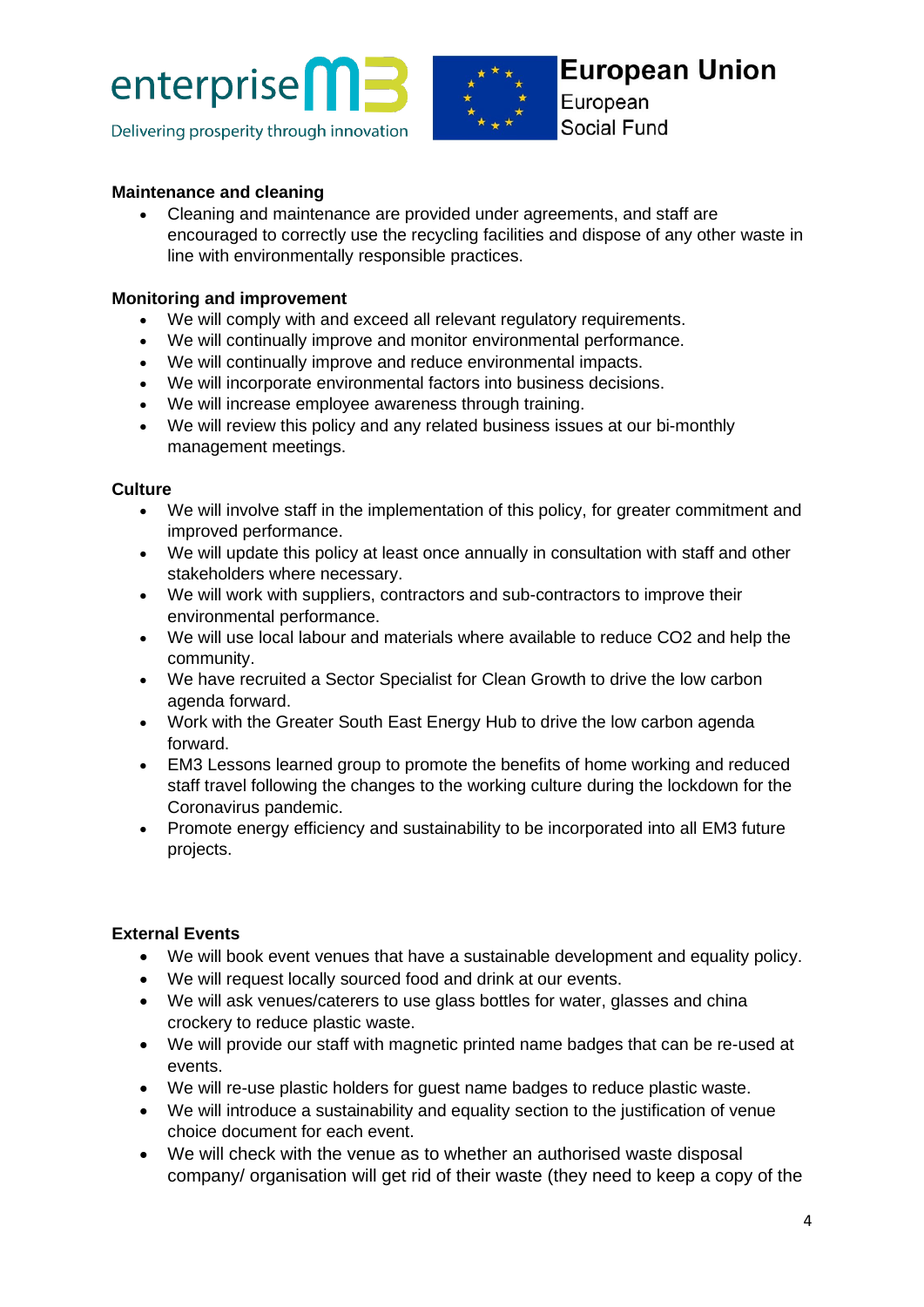



European Social Fund

Delivering prosperity through innovation

letter / email(s) they use to check for this as well as any responses they receive.

It may also be confirmed in a contract agreed between the project and the organisation hiring the room(s) / facilities.

## **Communication and Training**

- Sustainable development is a core topic for Enterprise M3 and is included as a key pillar in the Local Industrial Strategy for the area.
- We will work with our Sector Specialist for Clean Growth to ensure best practice is shared.
- We will work with our Office Manager who will be responsible for the sustainable development practices of the EM3 office.
- Clean Growth moving to clean economic growth through reduced use of energy and resources, and maximising opportunities in the low carbon technologies market is highlighted on the Enterprise M3 website.
- Map the low carbon businesses in the EM3 area and establish links with the low carbon sector.
- Sector Specialist for Clean Growth to collaborate with the South East Energy Hub to instigate measurements of carbon reduction in the EM3 area.
- EM3 as an organisation to encourage all businesses to be more sustainable via influence and our business engagement.

## **Sustainable Impact and Lessons Learnt from COVID-19 crisis**

- Generate a staff survey to understand the benefits of home working during the COVID-19 lockdown and review staff travel to work options.
- Explore a 2 days per week working from home policy for EM3 office staff.
- EM3 lessons learned group feed in information about the benefits of home working and increased productivity due to reduced staff travel following the changes to the working culture during the lockdown for the Coronavirus pandemic.
- Measure financial saving on business travel during the COVID-19 lockdown for EM3 staff and measure carbon reduction.
- Measure increased participation at virtual meetings compared to physical meetings before COVID-19 and participants increased productivity due to less business travel.
- Review all EM3 business meetings with a view to reducing travel and increasing virtual meetings post COVID-19 lockdown to reduce carbon footprint.
- Review cost savings and reduction in carbon footprint following increase in virtual meetings eg: venue costs, refreshments and lunches, name badges, business travel, additional administration for physical events verses £9 for a Zoom meeting registration per annum.

Enterprise M3 is committed to researching and producing a simple `baseline' estimate of its own environmental impact in terms of waste minimisation, recycling and energy consumption. Once we have established the simple baselines, the plan will explain how we will monitor reduced energy consumption, increased volumes of recycling and improvements in waste management against the original baseline.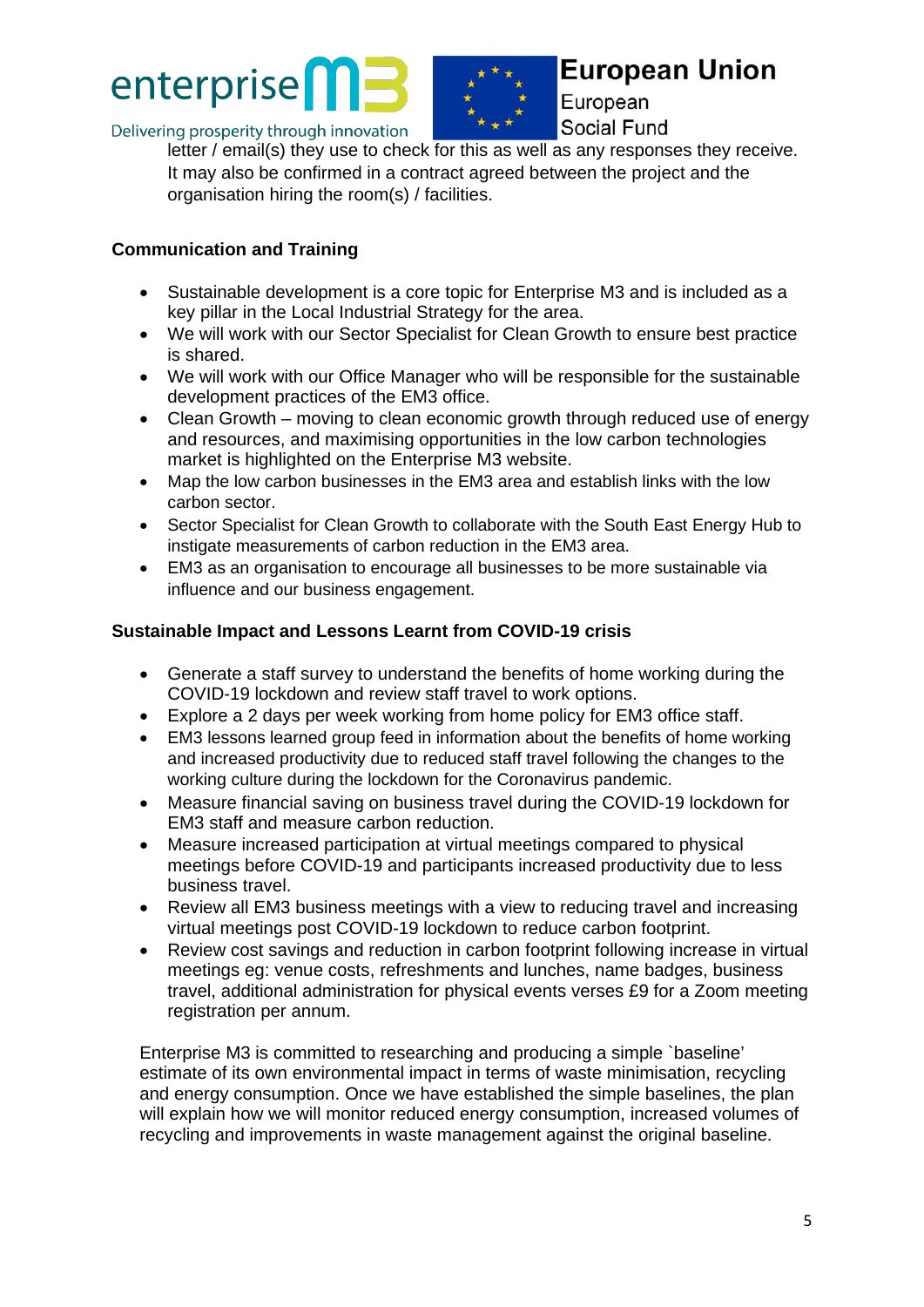

**Enterprise M3 Sustainable Development Implementation / Action Plan** 

**Please see separate action plan document.**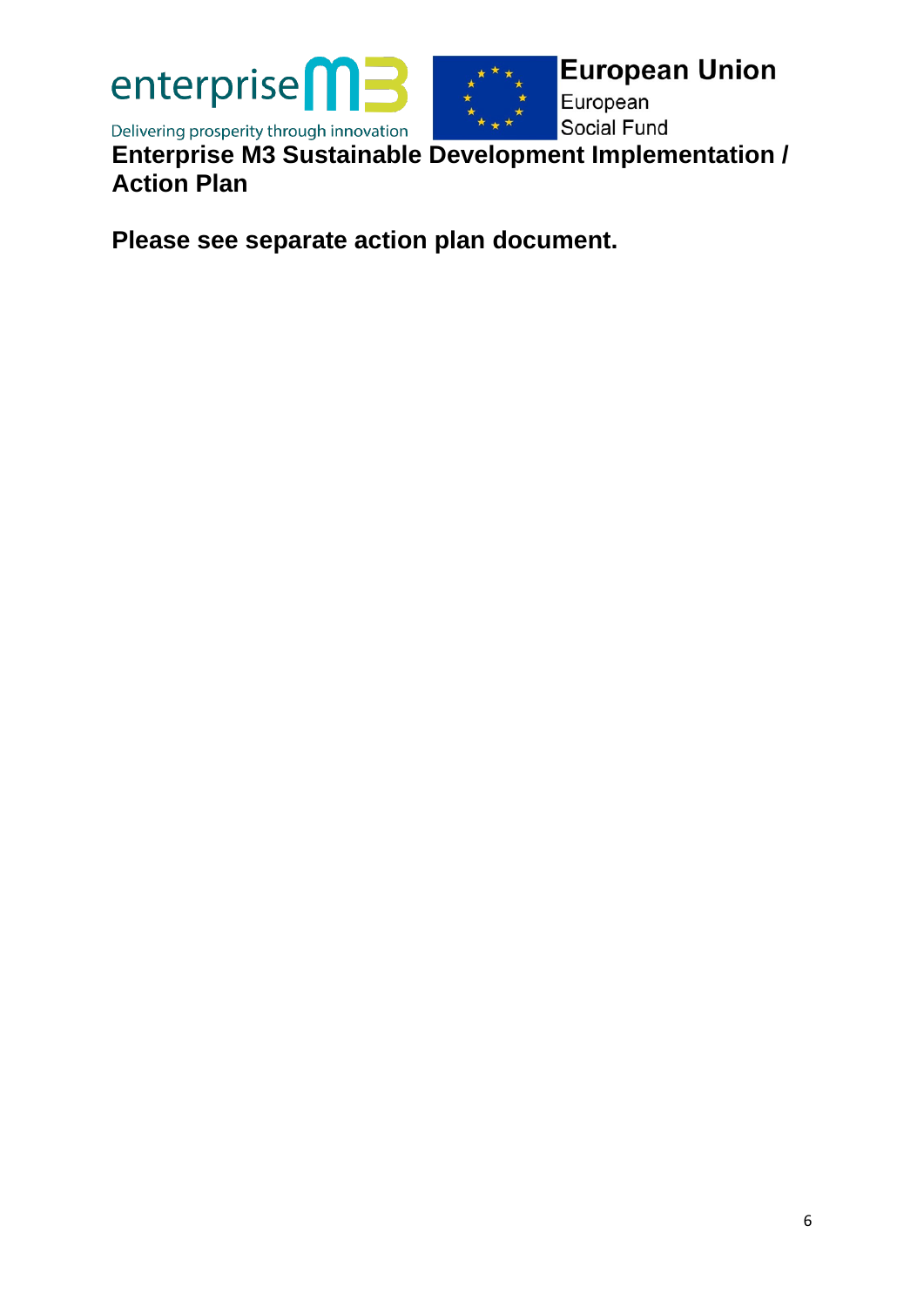



European Social Fund

## **Gender Equality and Equal Opportunities Policy and Implementation Plan Introduction**

## **Hampshire County Council Corporate Commitment to Equality and Diversity**

We will:

- Recognise that passive policies will not reverse discrimination and disadvantage
- Seek to implement best practice in all ongoing and future work
- Redress unfair discrimination against disadvantage people
- Help disadvantaged groups to access the same opportunities
- Continue to build a workforce which reflects the diversity of the local community, encouraging applications from people of all ages, genders, sexual orientations and ethnic backgrounds
- Remove discrimination against any employee or applicant in their access to employment, training, working conditions, promotion or dismissal

## <https://careers.newjob.org.uk/HCC/content/Equality-and-Diversity/>

## **Disability Confident Committed Employer**

We want to:

- Build a workforce which reflects the diversity of the local community. We encourage applications from people of different ages or ethnic backgrounds
- Remove discrimination against any employee, worker or job applicant in their access to employment, training, working conditions, treatment at work, promotion or dismissal
- Ensuring our recruitment process is inclusive and accessible
- Communicating and promoting our vacancies in methods accessible for all
- Offering interviews to any disabled person who meets the essential criteria for the role
- Anticipating and providing reasonable adjustments for staff and candidates, as required
- Supporting any existing employees who acquire a disability or long-term health condition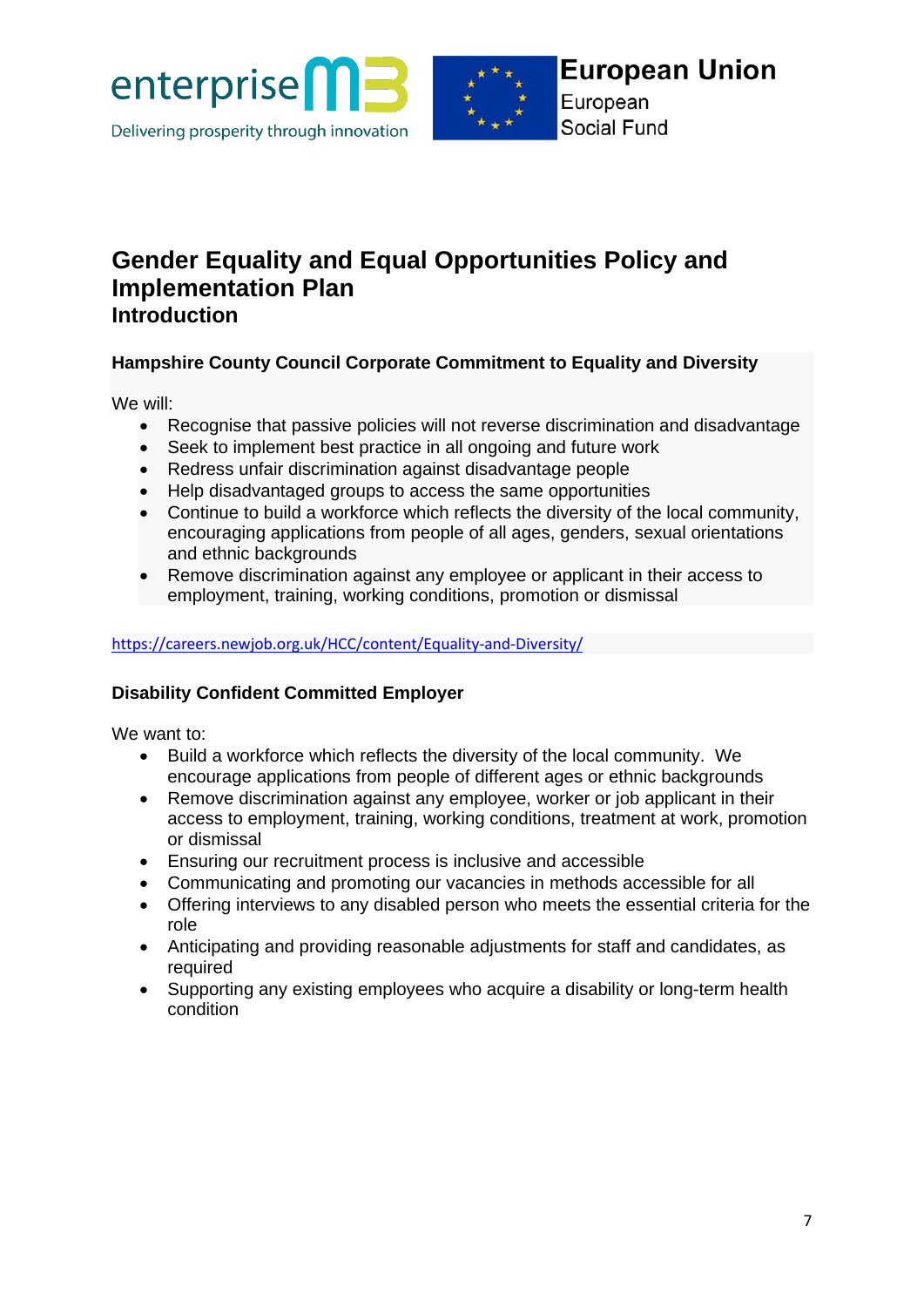



# **Gender Equality and Equal Opportunities Policy**

## **Equality objectives for Hampshire County Council**

Hampshire County Council is committed to ensuring that all people in Hampshire enjoy being part of strong, inclusive communities, and that it continues to be an inclusive employer with a diverse workforce.

The County Council will support the aims of the Equality Duty by seeking to:

- ensure that services are inclusive and diverse, proactively increasing understanding between and within communities
- attract and retain a diverse workforce, with equal opportunities for career progression
- ensure zero tolerance of harassment, discrimination, bullying and abuse, dealing effectively with incidents when they occur

## **Equality Impact Assessments**

In the exercise of its functions the County Council gives due regard to the need to:

- eliminate discrimination, harassment and victimisation and any other conduct prohibited under the Equality Act 2010
- advance equality of opportunity between persons who share a relevant protected characteristic (age, disability, gender reassignment, pregnancy and maternity, race, religion or belief, sex, and sexual orientation) and those who do not share it
- foster good relations between persons who share a relevant protected characteristic and persons who do not share it

We do this by conducting Equality Impact Assessments (EIAs). EIAs are listed on the Hampshire County Council website and grouped by the department/service which carried them out. They can be viewed here: <https://www.hants.gov.uk/aboutthecouncil/equality/equality-impact-assessment>

## **Equality data**

#### **Gender pay gap information**

The government directed public organisations with more than 250 employees to publish their gender pay gap figures by 30 March 2018, and then every year thereafter. The gender pay gap is a measure of the difference between men's and women's average earnings across an organisation, or the labour market.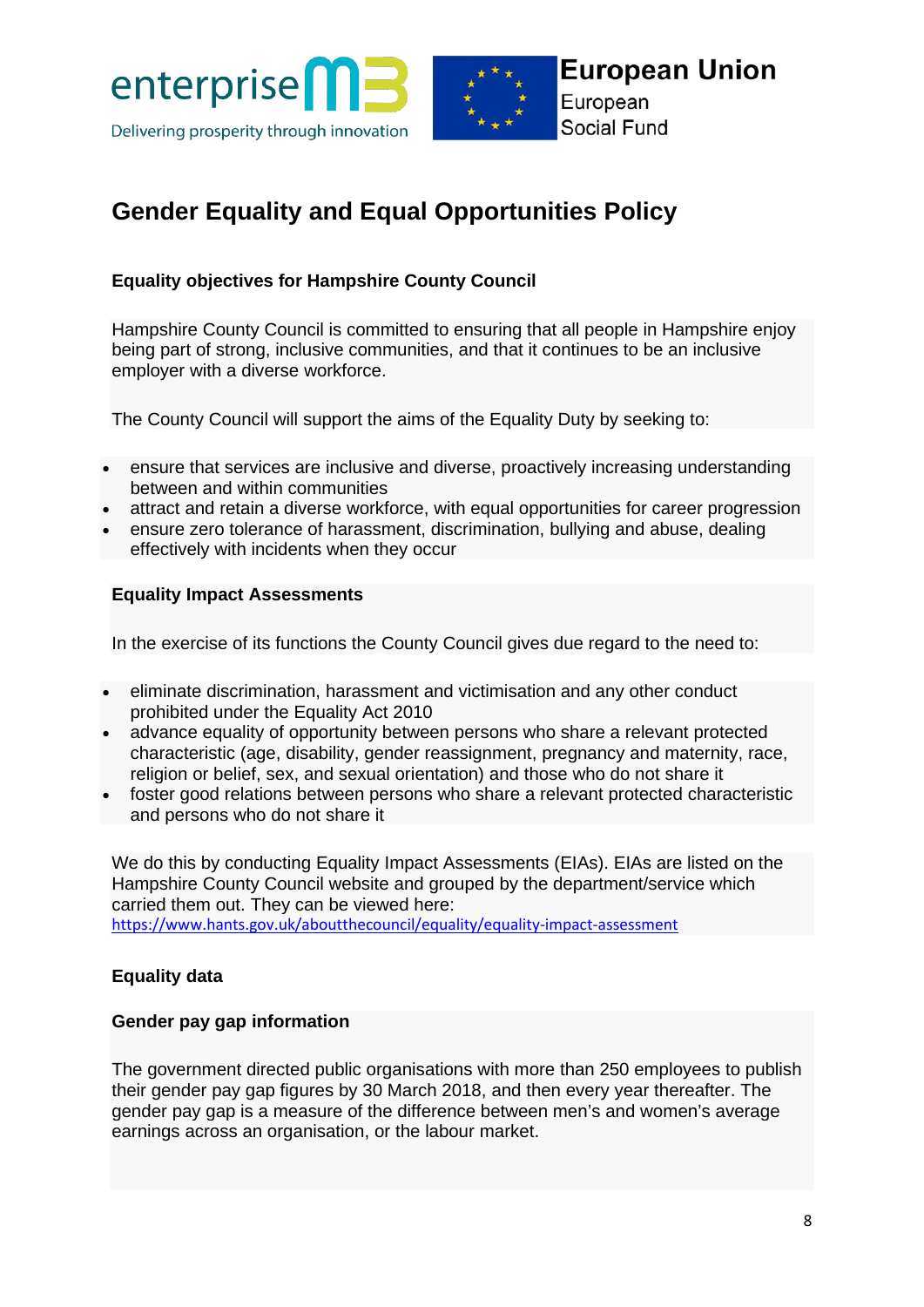



European Social Fund

County [Council](https://www.hants.gov.uk/aboutthecouncil/informationandstats/opendata/opendatasearch/genderpaygap) gender pay gap report – can be viewed here: <https://www.hants.gov.uk/aboutthecouncil/equality/equality-data>

## **Diverse workforce**

Hampshire County Council aims to have a diverse workforce. We believe that our staff are most effective when they mirror, and identify with, the people in Hampshire, who use our services. Hampshire County Council continues to make progress in maintaining a diverse workforce.

Workforce Profile and Diversity [Information](http://documents.hants.gov.uk/All-Departments-Data-EqualitiesReport-March2019.pdf) report – can be viewed here: <https://www.hants.gov.uk/aboutthecouncil/equality/equality-data>

## **Employee Networks**

Hampshire County Council has three employee networks:

- Lesbian Gay Bisexual Transgender (LGBT) Network
- Disability Forum
- Black and Minority Ethnic (BME) Network

These groups meet quarterly and are open to any employee. They recognise the importance of intersectionality and the Chairs of the groups meet regularly to organise joint sessions to ensure a collective approach. Each group has role models and champions who can offer support.

#### LGBT+ Network

A group of staff who promote better equality for lesbian, gay, bisexual and transgender members of staff and service users.

Aims of the LGBT+ Network:

- Provide a safe and supportive space for LGBT+ staff
- Raise awareness, knowledge and understanding
- Improve policy and practice
- Improve service delivery

#### Disability Forum

The disability forum promotes inclusion and equality of opportunity for colleagues with a disability.

Aims of the disability forum:

- Develop an organisation that is inclusive for people of all types of disability
- Provide learning opportunities relating to disability
- Advise colleagues on making products services and processes accessible and inclusive
- Signpost employees and managers to disability support and advice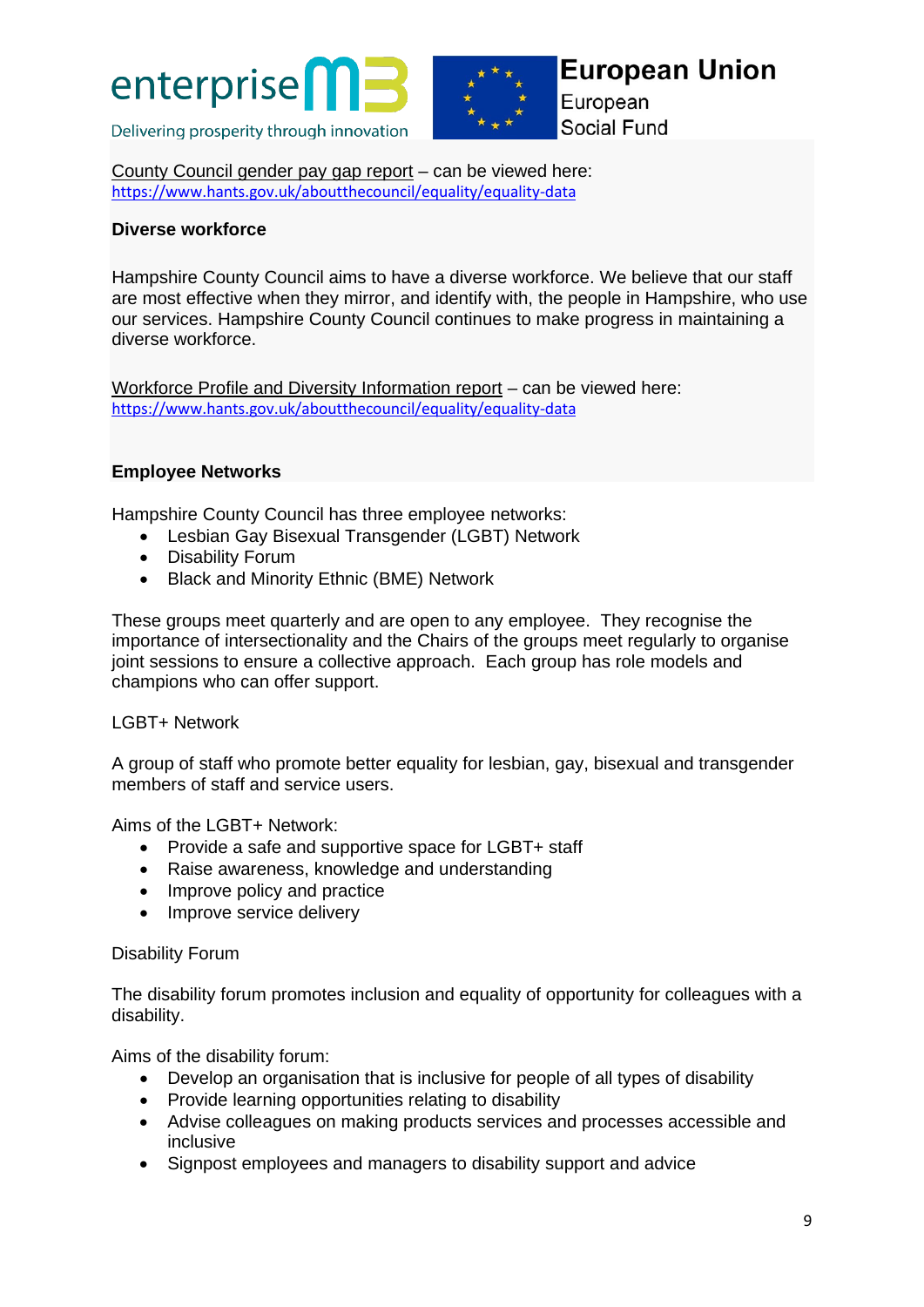



**European Union** European

• Work in partnership

Black and Minority Ethnic (BME) Network

Aims of the BME Network:

- The BME Network exists to ensure that BME matters are considered for staff of black, Asian and ethnic minority heritage
- To drive forward racial equality within Hampshire County Council, as an employer and service provider
- Ensure that BME colleagues and service users are listened to and included
- Ensure that sufficient weight is given to members' diverse views and experiences
- Ensure respect for everyone and make our collective voice heard

#### <https://careers.newjob.org.uk/HCC/content/Equality-and-Diversity/>

Hampshire County Council has an Inclusion, Diversity and Equality strategic action plan which has 25 individual workstreams on it, which aim to improve our inclusivity as an employer and service provider.

As part of the programme we have recently re-designed our equality related e-learning, which will be mandatory for all staff, and we have developed training for hiring managers to provide Managers with a common level of knowledge about inclusion recruitment practices, in order to increase diversity during recruitment.

Five core HR policies (reasonable adjustments, Performance Management; Resolving work-place Issues; Misconduct; Dignity at work) have been reviewed to ensure inclusion and diversity is embedded within HR and management practice.

## **Amanda Cadden**

**Equality and Engagement Programme Manager,** Customer Engagement Service, Corporate Services, Hampshire County Council

**Please see separate action plan.**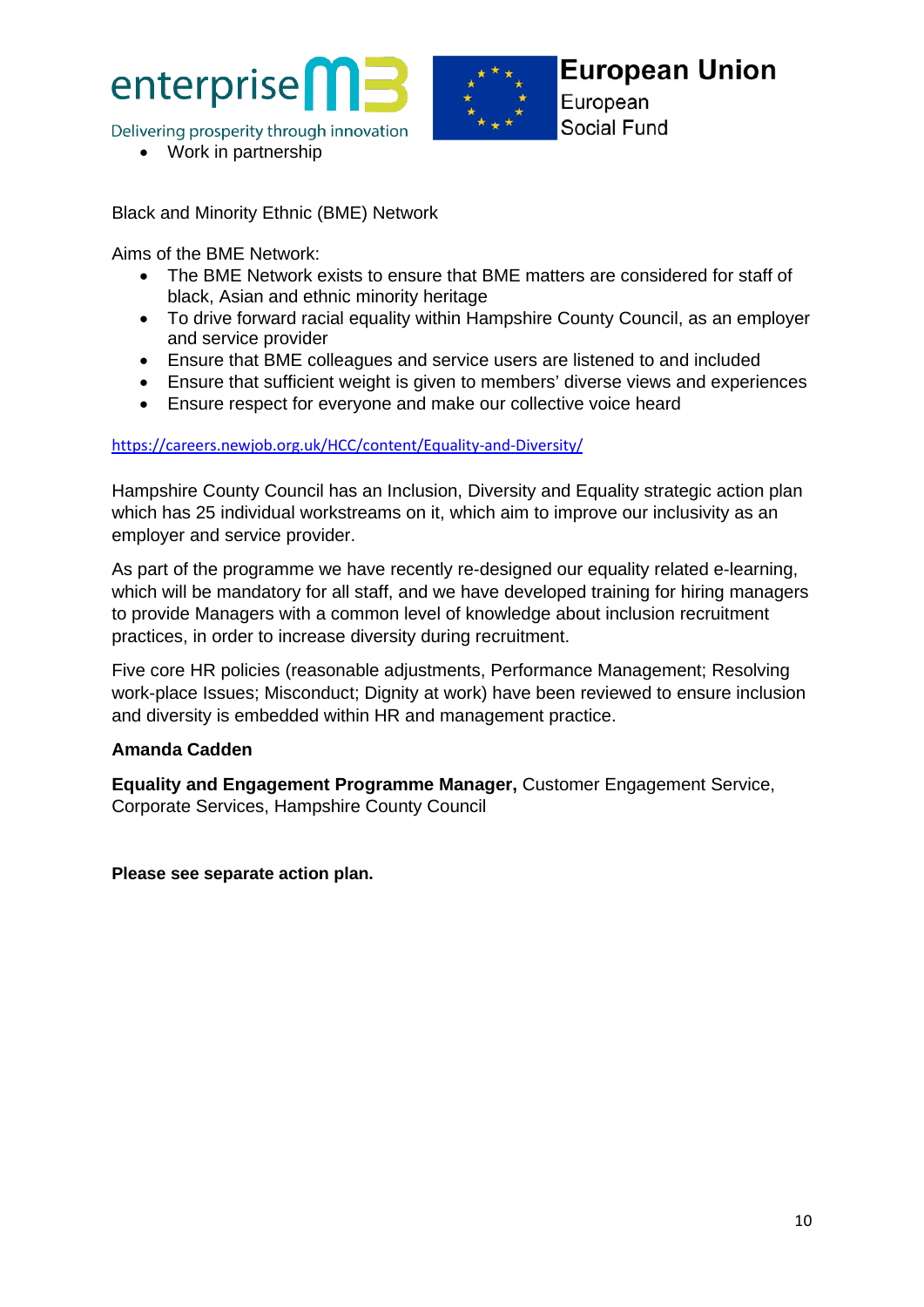



## **Annex 1**

## **Enterprise M3 Sustainable Development and Equality Implementation/Action Plan relating to - COMESFEM3 European Social Fund project.**

Enterprise M3's sustainable development policy provides a firm commitment to promoting sustainable development whilst delivering the European Social Fund activity that is being funded and provides an assurance that any sub-contractors and partners delivering European Social Fund activities will also support sustainable development.

## **List of COMESFEM3 Project Partners:**

Helen Cutler – Hampshire County Council

Vincent O'Connell – Surrey County Council

Sue Taylor – ALPS

Daniel Garnier – Basingstoke and Deane Borough Council

Action – This plan has been shared with each project partner on **xxxx**.

The sustainable development policy statement confirms that each organisation involved in delivery of the contract will:

- (a) dispose of its waste using a registered waste collector
- (b) observe and comply with the Waste Electrical and Electronic Equipment (WEEE) regulations (and in particular, to ensure that WEEE is not mixed with general waste and is disposed of legally).

In addition to the Enterprise M3 Sustainability and Equality Implementation/Action Plan, the aim of this exercise is to demonstrate that, as far as possible, efforts are being made to reduce waste, increase recycling and reduce energy consumption during the life of the COMESFEM3 project.

#### **ESF Events/Meetings:**

- We will introduce a sustainability and equality session at all ESF events to share best practice and raise the focus on communication of the policy and plan.
- We will ensure only venues that are easily accessible via green and public transport options are booked.
- We will provide attendees with green and public transport options for each venue and encourage car sharing.
- Using our ESF evaluation questionnaire, we will ask additional questions of attendees to understand how they travelled to the event.
- Introduce a sustainability and equality section to the justification of venue choice document for each event.